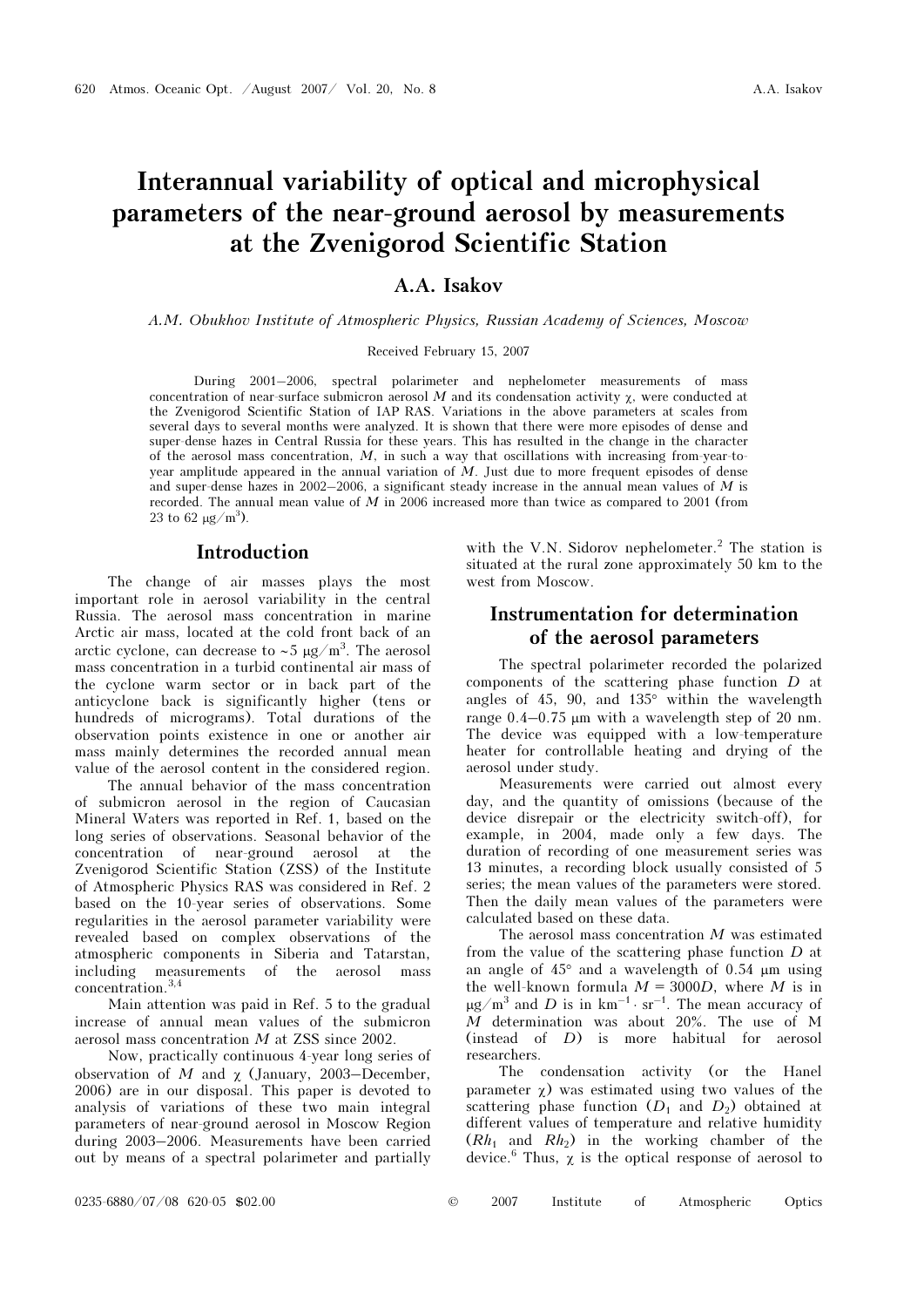the relative air humidity decrease obtained by its heating. The parameter  $\chi$ , in its meaning, is close to the parameter of condensation activity γ used at the Institute of Atmospheric Optics SB RAS (at IAO SB RAS, on the contrary, aerosol is humidified<sup>3</sup>). The parameters practically coincide in the range  $Rh = 40-80\%$ . The errors in determining  $\gamma$  are caused, first of all, by fluctuations of aerosol caused by its spatial-temporal inhomogeneity and are, in average, about 0.1. The parameter χ, by definition, does not depend on the number density of particles.<sup>6</sup>

As it was earlier noted,  $6$  the quality of the data on χ depends on the air relative humidity at the moment of measurements, so, starting from 2004, measurements were carried out in the morning or late in the evening, when the relative humidity is quite high, in order to obtain more reliable estimates of χ. Measurements in 2003 were often carried out at daytime, however, owing to cold rainy summer in Moscow Region, relative humidity of air was high even at daytime, that allowed us to obtain the data on χ. The nephelometer, designed by V.N. Sidorov, equipped with a low-temperature heater of air, operated most of time in 2003 together with the spectral polarimeter. This allowed filling the gaps in the data on  $M$  and  $\chi$  with the nephelometer data in some cases.

## Results and discussion

Temporal behavior of the daily mean values of the mass concentration  $M$  is shown in Fig. 1; the thick curve shows the 15-day moving average.



Fig. 1. Daily mean value of the mass concentration of submicron aerosol  $M(1)$  and 15-day moving average  $\langle M \rangle$ (2) in 2003–2006.

Underline the following peculiarity of the daily mean M values: the well pronounced growth of the magnitude and frequency of occurrence of the M peak values is observed during the whole period 2003–2006.

The moments of the peaks appearance are quite ordered, namely, they are grouped into series separated by the intervals where the  $M$  values are close to the mean values. The fragment of the series corresponding to three first months of 2003 is shown

in Fig. 2 for comparison. It is seen that the great levels of M in this period appear with an interval of about 4 days, and the length of such series is 2–3 weeks.



Fig. 2. Daily mean values of M (1) and  $\chi$  (2) in January– April, 2006.

The characteristic oscillations with a time scale of about 3 months, related to appearance of dense and super-dense hazes, are observed in the M moving averages starting from winter 2004. There are 3 oscillations in 2003, two in 2005, and two in 2006, the beginnings of these series fall on the end of December – beginning of January. Most likely, it is related with the peculiarities of the winter regime of the atmospheric circulation.

The frequency of occurrence of such hazes monotonically increases from year to year. The histograms of M values obtained from the data of measurements in 2001 and 2003–2006 are shown in Fig. 3 (the data of 2002 were not used because of the severe smokes during forest fires in summer).



**Fig. 3.** Histograms of the aerosol mass concentration M in  $2001 (1) 2003 (2) 2004 (3) 2005 (4)$  and  $2006 (5)$ 2001 (1), 2003 (2), 2004 (3), 2005 (4), and 2006 (5).

As compared to 2001, relative quantity of days with M exceeded 100  $\mu$ g/m<sup>3</sup> dramatically decreased in 2003. The quantity of dense and very dense hazes  $(M > 150 \text{ µg/m}^3)$  increased in 2004 at approximately the same number of episodes of weak scattering in 2003. This increase continued in 2005–2006, and the super-dense hazes for the last decade were first recorded, when the M mass concentration of the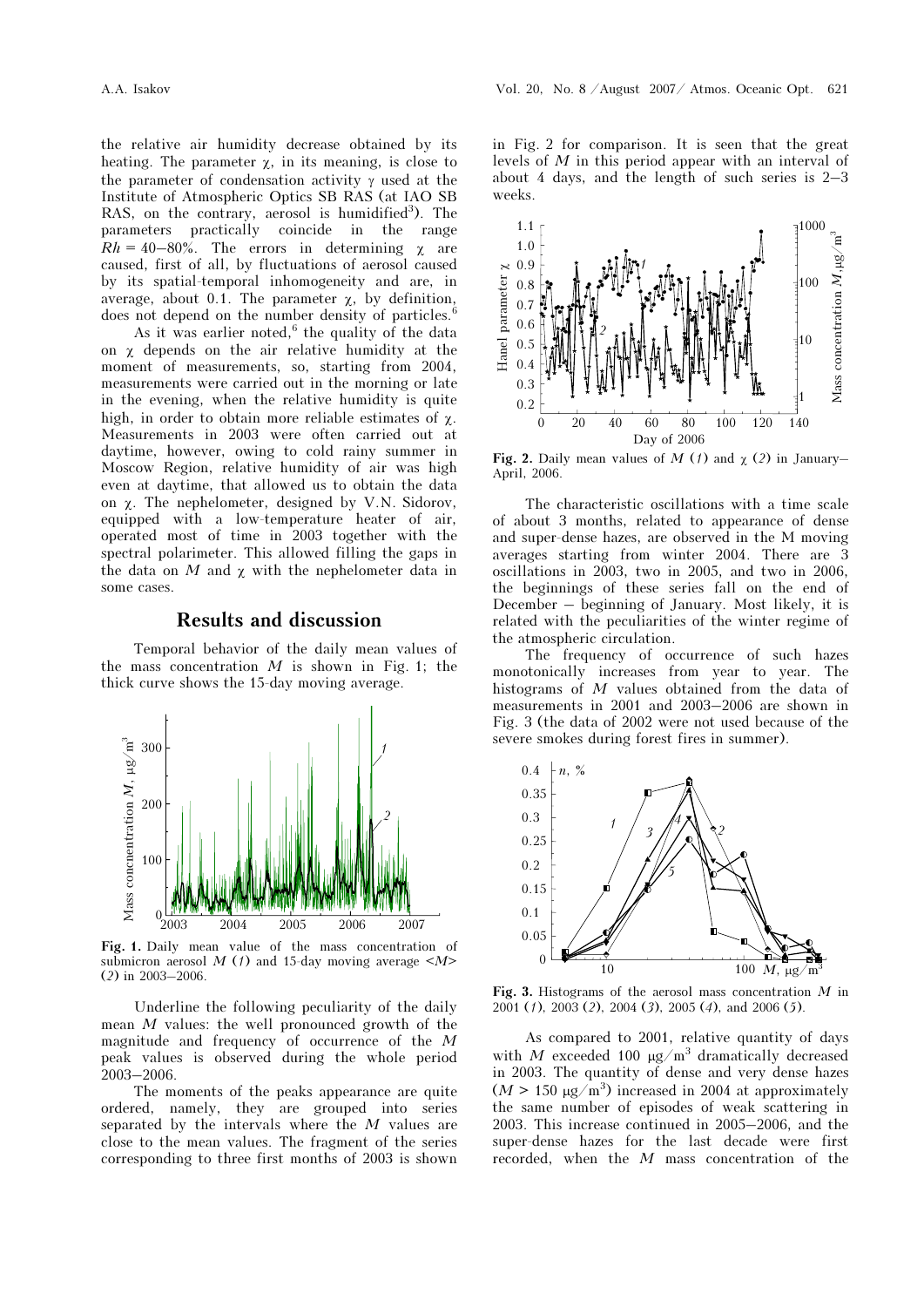aerosol dry matter exceeded  $350 \mu g/m^3$ , , and  $M = 770 \text{ µg/m}^3$  was observed on May 1, 2006.

The tendency of elevation of the right wing of the distribution from year to year is well seen in Fig. 3. This is caused by the increase of the frequency of occurrence of dense hazes. The histogram of M in 2006 is bimodal, the second M maximum appears in the range 100–150  $\mu$ g/m<sup>3</sup> (i.e., dense hazes), however, in spite of the distribution deformation, position of the most probable  $M$  value (main maximum of the histogram) is invariable during these years and is equal to 40  $\mu$ g/m<sup>3</sup>.

Such manner of the  $M$  frequency distribution deformation strongly affects the seasonal M behavior. Curve  $1$  in Fig. 4 is the behavior of monthly mean  $M$ values in 1991–1998 [Ref. 2]. A close seasonal behavior of  $M$  in 2003 is not demonstrated, for to avoid overloading the figure. It is well seen how the peak values of winter–spring oscillation of the monthly mean  $M$  value increase from year to year.



Fig. 4. Seasonal behavior of the monthly mean  $M$  values: average over 1991–1998 from the data by V.N. Sidorov (1), 2004 (2), 2005 (3), 2006 (4).

This process affected even the behavior of the annual mean  $M$  values (Fig. 5). The data for 1991– 2000 were obtained by V.N. Sidorov. It follows from Fig. 5 that almost monotonic decrease of  $M$  in 1991– 2001 is replaced in 2002 by quite quick monotonic increase of the annual mean  $\overline{M}$  values (the annual mean M value in 2002 is obtained for 10 months, the data obtained during forest fires are excluded), that is evidence of the probable changes in the atmospheric circulation in 2002.

Dense and super-dense hazes appear in warm sectors of atmospheric cyclones, as well as in anticyclones under conditions of strong atmospheric inversions. Let us emphasize that they deliberately are not the consequence of some anthropogenic emissions in Central Russia. Neither "stove smog" nor forest fires are connected with formation of these hazes. This conclusion follows from the results of comparative analysis of particle size distributions in such hazes and smokes of forest fires. $^6\,$ 

The narrow bell of the main distribution mode in the vicinity of the particle size  $r \sim 0.2$  µm is characteristic of the smoke particle volume size distributions. This is expressed in almost neutral spectral behavior of  $D(\varphi = 45^{\circ}, \lambda)$  in smokes. Distributions obtained in dense hazes are wider, their mode refers to the r range  $0.1-0.12 \mu m$ , and, as a rule, there present a part with inverse power law in such distributions in the radius range  $0.2-0.6 \mu m$ characteristic of hazes. In other words, usual and dense hazes are different mainly in the concentration of particles and in the exponent of the inverse power law approximating the distributions.



Fig. 5. Annual mean value of the mass concentration  $\langle M \rangle$ in 1991–2006.

If from the standpoint of meteorology, the decrease with time of the number of episodes with weak scattering (i.e., increase of  $\langle M \rangle$ ) could be related to displacement of cyclone trajectories to the north, i.e., with weakening the effect of arctic air masses in cold sectors of arctic cyclones (confirmation or refutation of the role of this mechanism invites further investigations), then the much more often cases of super-dense hazes require a special explanation.

In some cases, the appearance of dense hazes is related with accumulation of aerosol in the ground layer under conditions of strong near-ground temperature inversions in anticyclones; however, the cases when high levels of the aerosol content have been observed in warm sectors of cyclones in the absence of any near-ground inversions are not rare as well. Exceeding of the  $M$  mean level in such cases reaches an order of magnitude. Therefore, the dense and super-dense hazes most strongly affect variations of the calculated monthly mean and even annual mean M values in 2003–2006.

Temporal behaviors of the Hanel parameter χ and the 15-day moving average  $\leq \chi$  are shown in Fig. 6, similarly even to Fig. 1; the behavior of monthly mean values of  $\chi$ , which is well pronounced even in moving averages, is shown in Fig. 7.

Some peculiarities of the  $\chi$  temporal behavior are similar to main regularities in  $\gamma$  variations.<sup>3</sup> In 2004–2005, the winter–spring maximum and summer minimum are observed against the background of variations of the monthly mean values. Such behavior is attributed in Ref. 7 to the snow cover disappearance and emission into the atmosphere of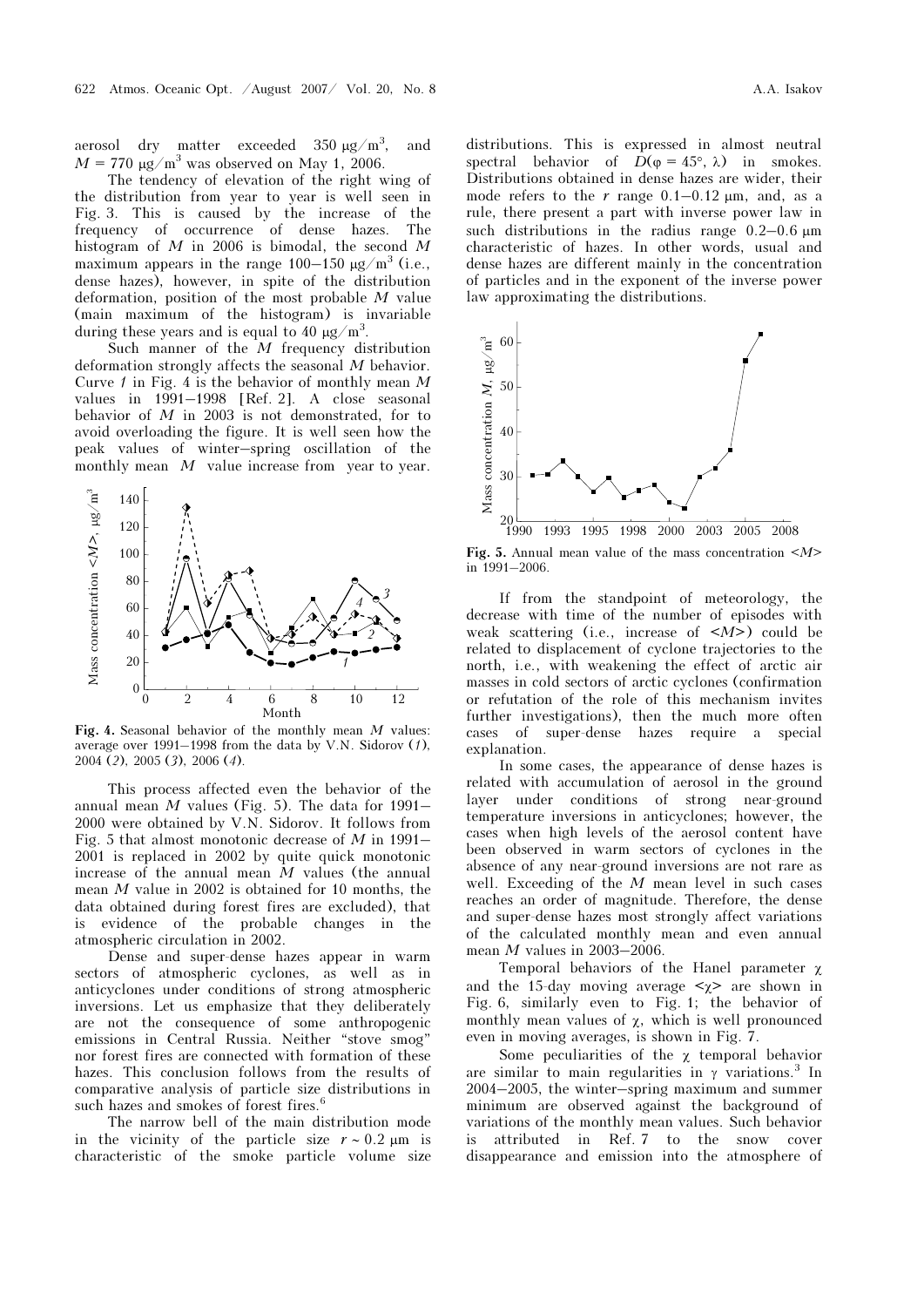the substances accumulated in snow during winter. Pay our attention to the correlated opposite-phase variations of M and  $\chi$  with the period of about 4 days in Fig. 2, where the amplitude of  $\chi$  variations is much greater than its seasonal variations. Thus, the presence or the absence of the snow cover is not the main reason of χ variations.



Fig. 6. Daily mean value of the Hanel parameter  $\chi$  (1) and 15-day moving average (2) in 2003–2006.



Fig. 7. Monthly mean values of the Hanel parameter in 2003 (1), 2004 (2), 2005 (3), and 2006 (4).

Oscillations with the period of about 7 weeks are observed in the  $\chi$  temporal behavior, as though they modulate the 4-day  $\chi$  variations even without the moving smoothing (see Fig. 6). They are just the periods, which were revealed in Ref. 7.

The frequency histograms of the Hanel parameter value are shown in Fig. 8 separately for each of 4 years of observation and for the total period. The combined histogram is well approximated by the normal distribution with the mean value  $\chi = 0.5$  and the standard deviation  $s = 0.21$ .

At the same time, annual distributions very differ from each other – the distribution in 2003 is narrower, in 2005–2006 distributions are, on the contrary, noticeably wider, the first of them becomes wider owing to the left wing (smaller values  $\chi$ ), the second, on the contrary, widens owing to the right wing, so that the most probable  $\chi$  value in 2006 is equal to 0.6. Note that the well-known weather anomalies observed at the end of 2006 become apparent in the last case – very warm and wet

marine mid-latitude air masses from Atlantic were prevalent over Russia in November and December.



Fig. 8. Histograms of distribution of the Hanel parameter  $\chi$ from the data of 2003–2006 (1), 2003 (2), 2004 (3), 2005 (4), and 2006 (5).

#### **Conclusions**

Variations of two main parameter of the nearground aerosol, the mass concentration M and the parameter of condensation activity  $\chi$  have been analyzed based on the data of measurements at the Zvenigorod Scientific Station of IAP RAS in 2001– 2006. It is shown that the episodes of dense and super-dense hazes became more often in central Russia during these years, which has led to the change in the character of seasonal dependence of the aerosol mass concentration M: there appeared regular oscillations with increasing from year to year amplitude in the  $M$  seasonal behavior. Significant monotonic increase of the M annual mean values is observed owing to just these more frequent cases of dense and super-dense hazes in 2002–2006. The annual mean value of  $M$  in 2006 is approximately three times higher than that in 2001 (62 instead of 23 μg/m<sup>3</sup>).

According to the data of 2003–2006, the spring maximum and summer minimum are present in seasonal behavior of the Hanel parameter. At the same time, the amplitude of  $\chi$  variations with the periods of a few days is greater than the amplitude of its seasonal behavior. Therefore, it can be supposed that seasonal behavior of  $\chi$  results from seasonal modulation of the processes, which are responsible for the short-period variations. The histogram of distribution of the Hanel parameter for the total period is well approximated by the normal distribution with the mean  $\chi = 0.5$  and standard deviation  $s = 0.21$ , however, the distributions drawn separately for each year are different both in mean value and in the variance.

#### Acknowledgements

The author would like to thank M.V. Panchenko, B.D. Belan, and M.A. Sviridenkov for useful discussions.